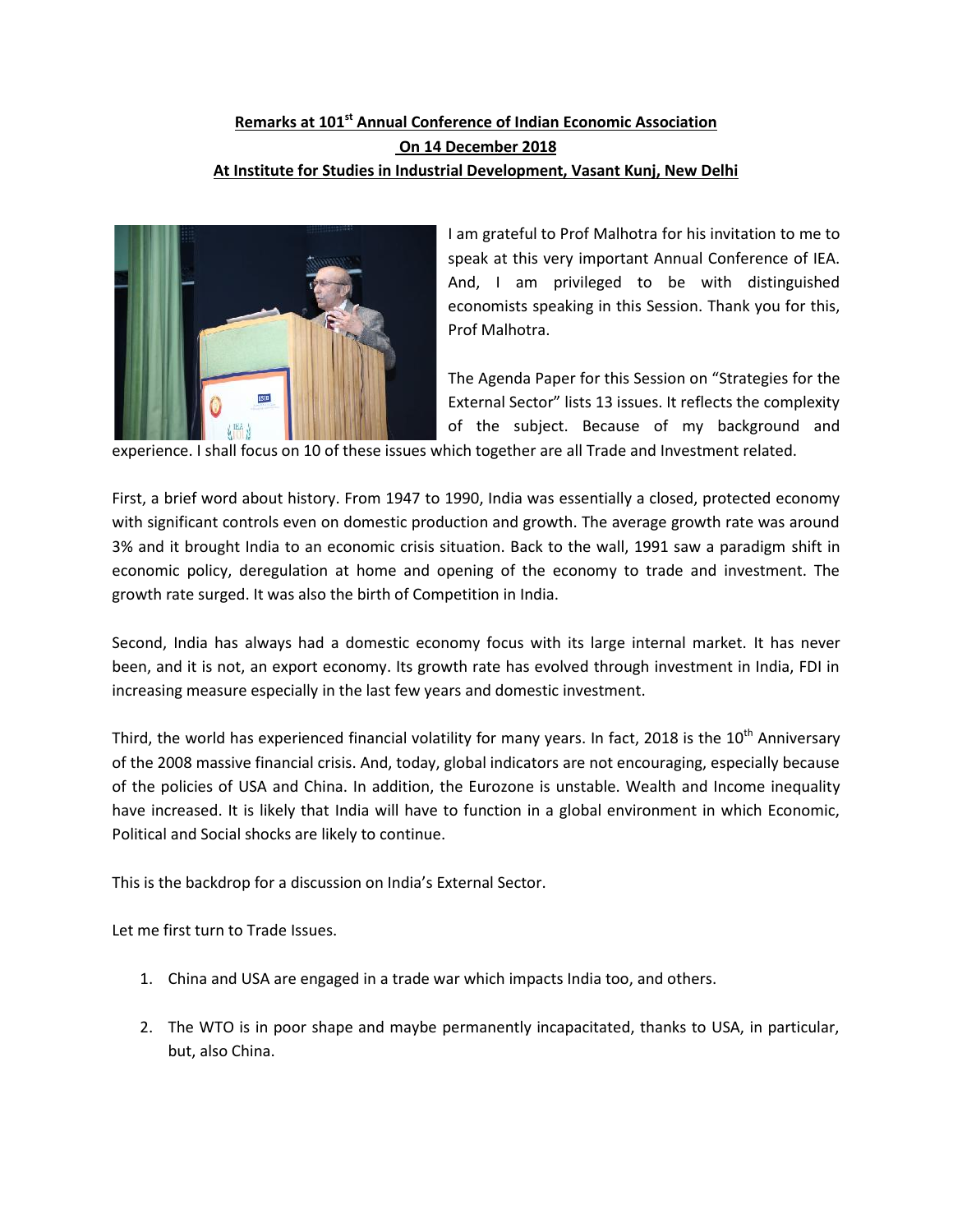- 3. FTAs entered into by India earlier are seem to be damaging to domestic industry. Hence, a halt has been called.
- 4. The RCEP (Trade Agreement), covering Asia, is held up because of the trade policies of China which are opaque and make it impossible for India to compete with China.
- 5. India has reversed its policy of 25+ years by increasing imports tariffs on 50 products to afford protection to Indian industry which has been undermined by Chinese exports into India at very low price. India has taken this step most reluctantly.
- 6. Indian imports from China continue to far exceed exports to China imposing a heavy trade deficit on India. Access to the Chinese market is made impossible by NTBs by China.
- 7. India still does not have a dedicated agency with specialists to enhance India's knowledge and negotiation strength similar to USTR of USA.
- 8. There are calls for imports substitute but, as yet, no clear strategy or plan of action specially to support low technology items manufactured by small and medium industries and coming in from China currently.
- 9. A common thread in regard to India's external trade is China. It is the principal cause of pain to the domestic economy of India and puts huge stress on our External Sector.
- 10. India's exports are worrisome. The 24x7 focus and action and Export strategy for the next 5-10 years, is it clear?

Plus is there a clearent policy and procedures for Services Exports and agricultural Exports, reflecting continuity and stability? These are 10 Trade related issues of deep concern for India.

Let me turn now to investment:

- 1. India has taken a position of further Bilateral Investment Treaties (BITs). Again like, FTAs, because of the view that BITs adopted earlier were not to India's advantage. This has become an issue since investing companies seek safeguards under BITs.
- 2. FDI has been showing a steady rise, partly due to liberalized policies, partly due to few global options (China is no longer seen as attractive). However, the FDI policy for the Insurance Industry has been seen negativity because, by law, 49% foreign equity is allowed but the management control has to be with the Indian partner. This is the only such case in Indian policy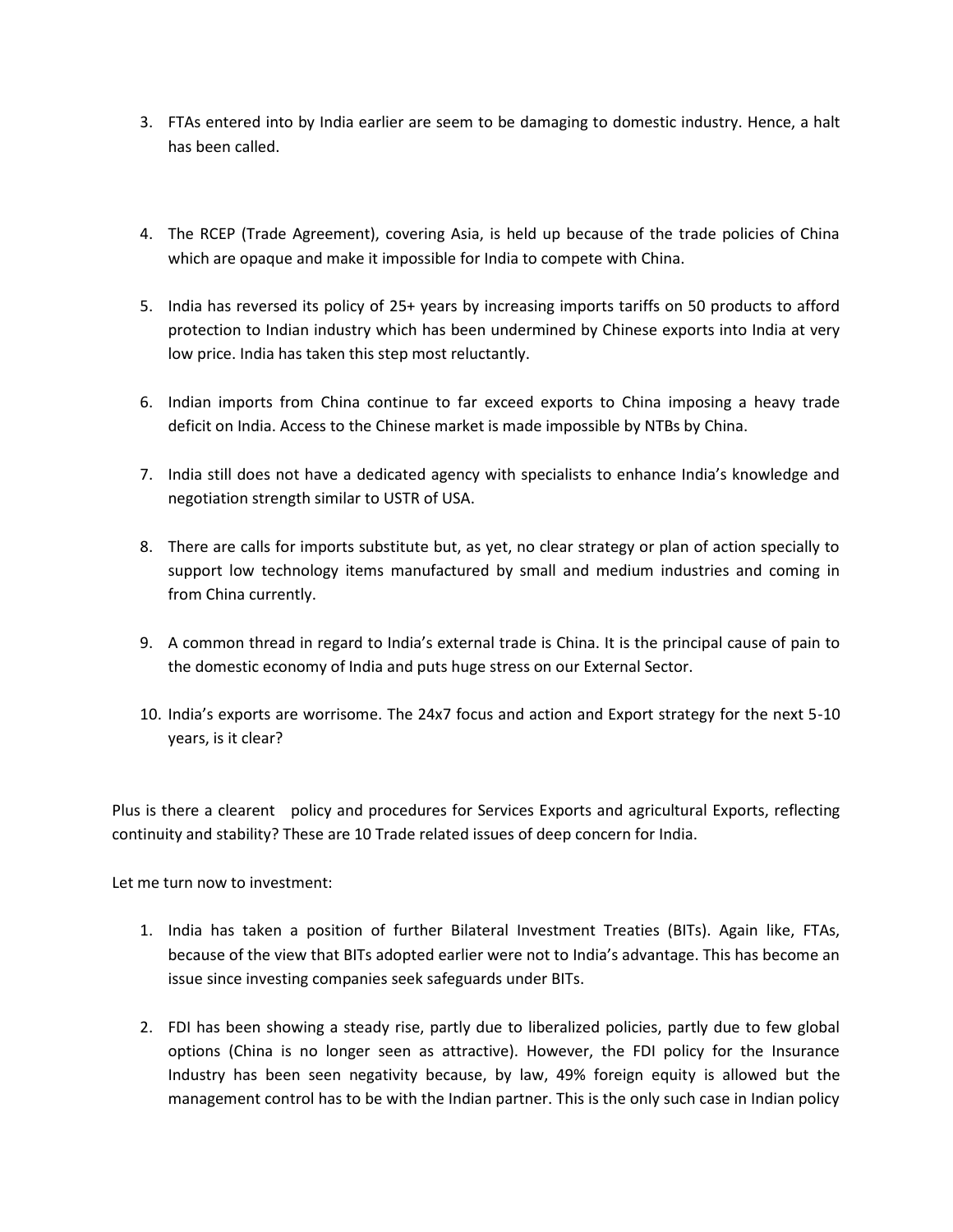and has caused widespread concern because if it without precedent in India. Even Defence Industries which allow FDI do not have this clause relating to management. Even though National Security is involved. Whereas, Insurance Industry growth will add to long term Savings!

- 3. Even though India's ranking in the World Bank's "Ease of Doing Business" is now at 100, as against 130 earlier, investors still find it complex and challenging to do business in our country. The procedure remain a challenge.
- 4. In regard to FDI, the Join Venture route into India is increasingly avoided because of differences in culture with Indian companies.

As a result of all these factors, the Full potential for much higher FDI into India is not being realized though the government has been proactive in this area and the growth has been impressive. The external sector of India can also be positively impacted by earnings from Tourism but, because of infrastructure inadequacies, the reality is far below the potential. For example, Japanese are deeply interested in the Buddhist route and sites in the East but het problem is travel and stay inhibit them. Also, there are serious concerns about safety, especially for women.

The one area where India continues to perform well is on the area of Inward Remittances which are at the level of \$80 billon p.a.. This is a major positive for India. India ranks No. 1 in the world.

One area which needs special attention is Crude Oil Imports. I am therefore dealing with it separately from the issue of Trade generally. This has a huge impact on India's External Sector and on India's economic situation.

India cannot be proud to be the world's 3<sup>rd</sup> largest importer at 4% of global oil imports. A major contributor to our External Debt of nearly \$500 billion.

Do we take it that nothing can be done about this? Surely not. I will come back to this issue.

To conclude, let me summarise my approach as far as the External Sector of India is concerned.

- 1. We must set up a India Trade Negotiations Authority to be the expert, technical body to deal with all trade policy and trade negotiations. USA has this and they are able to take the offensive based on Data example USA vs India Agri subsidies but USA Agri subsidies India!
- 2. Exports needs to be multiplied, the basket of products widened and specific plans must be implemented to increase exports to Asian Countries, USA and China ( the 2 largest markets). The External Sector will benefit hugely.
- 3. The Import Basket needs to be reviewed. There are product groups such as Electronic Products which can be manufactured in India and bring savings in our Import Bill. There are several similar examples. The Make in India Strategy needs to focus here.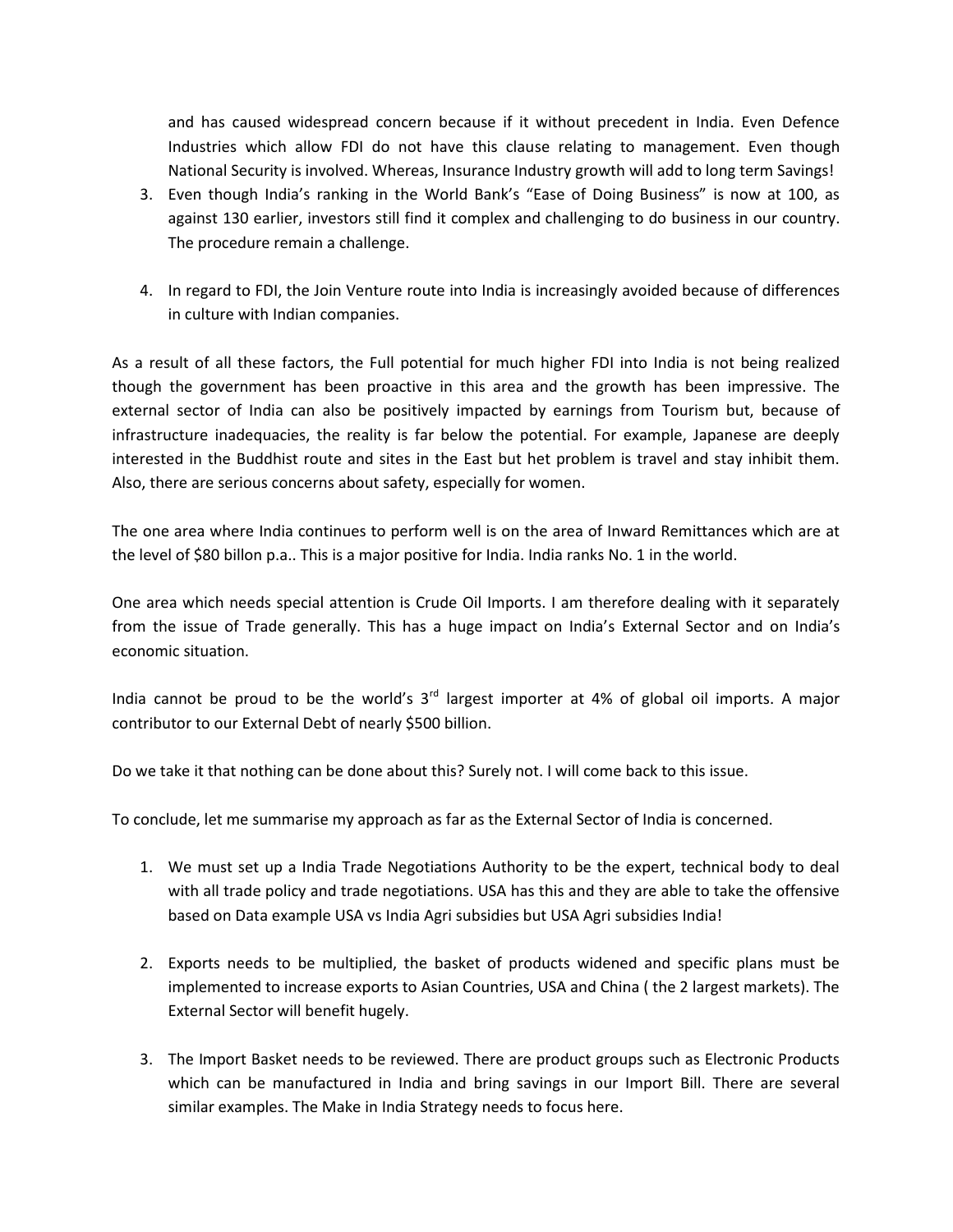- 4. We have to attack the crude oil import bill and not accept the continuation of the current situation. Multiple steps can be taken to bring down India's expense on crude oil imports. The PCRA has done detailed work and made many recommendations which need to be implemented.
- 5. We cannot expect WTO, severely wounded as it is, to address our trade policy challenges which essentially relate to USA and China. We have to equip ourselves to deal bilaterally – and build the capability to do so. ITNA is the way to go.
- 6. We should not, avoid being in international trade agreements such as APEC, RCEP, etc. But, we must negotiate and influence with data and research-based strategy. We do not need to be on the defensive. Other countries are more protectionists. We must fight for better agreement terms. Being out of these groups will put India a disadvantage.
- 7. We can review some of our Foreign Investment policies/procedures to attract more FDI. The assets will be crated in India and the employment will be generated here. In particular, we should get into The Global Supply Chain in manufacturing and, here, we can take very good advice from our own technical experts who know how this system operates. FDI and Exports can go together. Make in India for the world with the best Technology. Not obsolete. This will particularly stimulate MSMEs (Companies).
- 8. Let us tell the world what kind of BIT is welcome and reasonable. And, push to get this accepted. Shying away is not the answer.
- 9. Tourism and Inward Remittances can bring in more income and strengthen our Balance Sheet. We need to organize ourselves to make these happen.

A plus point today is our FE Reserve of about \$400 billion. But short term debt is over 5%, long term debt is also over 5% and Govt debt is near 22%. So, there can be no complacency.

On the Trade side, in 2017/2018, Impact growth was 22%. Exports only 11%. Again, a worry.

CAD has been 1.8% of GDP in 2017/18. And, rising beyond 2%. Another worry.

I have not gone into detailed statistics but there are many. The simple message is to be practical and positive in tackling the challenges of the External Sector. We can do so. The very fact that our FE Reserve